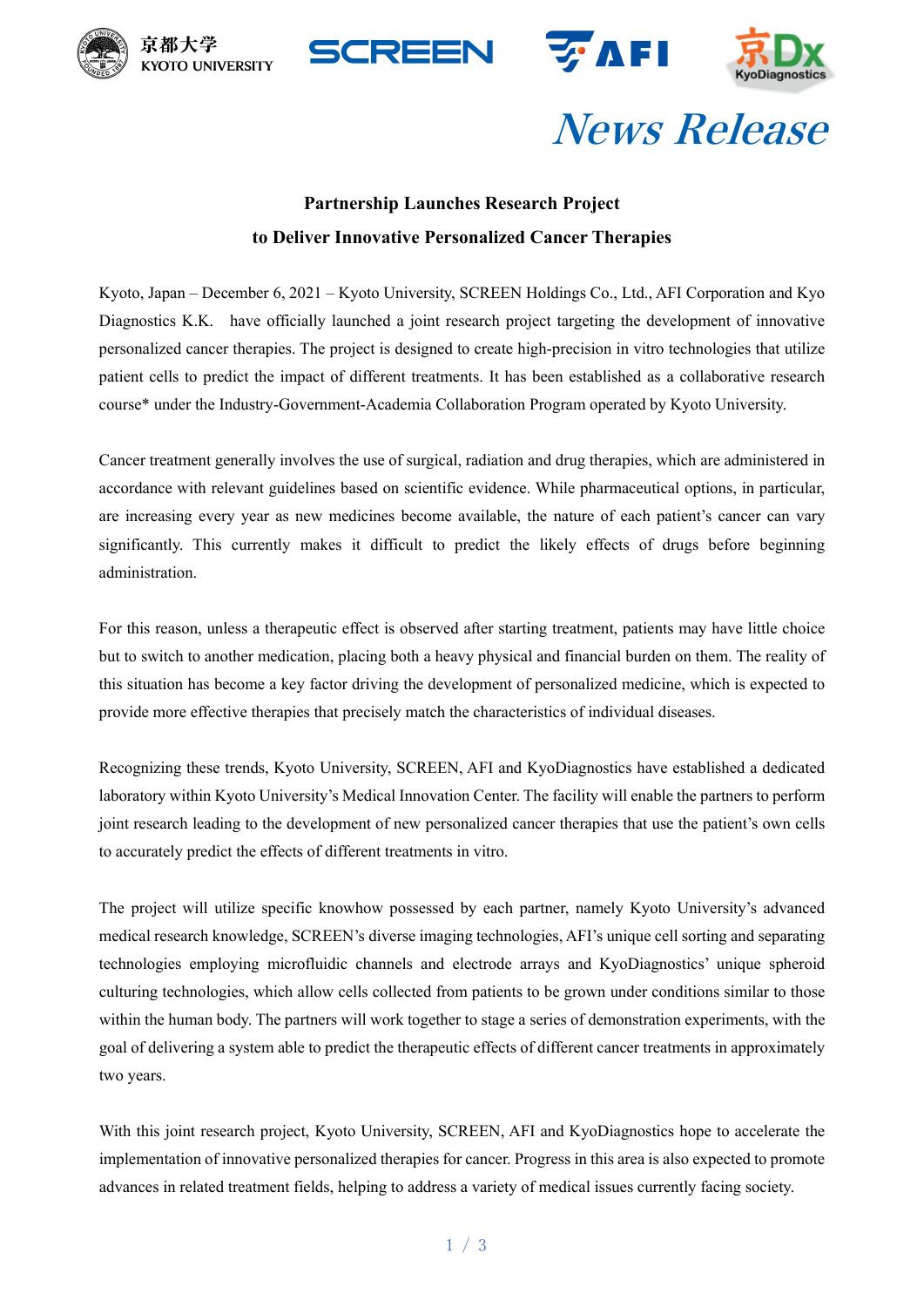







# News Release

\* Project-type joint research that is conducted using the courses, organizational structures and educational/research facilities of a graduate school, based on collaborations between industry, government and academia. The expenditure required for operation is usually covered by funds provided by private institutions for joint research.



#### **System for Predicting Effects of Cancer Therapies (Proposed)**

### **Comments by Project Partners**

■ Kazutaka Obama, Professor of Gastrointestinal Surgery, Graduate School of Medicine Kyoto University Our division has adopted the motto "Everything is for our patients' happiness." We always try to keep this in mind and maintain a patient-centered approach while providing medical care and engaging in research activities. In this new industry-academia initiative with SCREEN, AFI and KyoDiagnostics, our division is looking forward to expanding the research we have completed in collaboration with "Personalized Therapeutics for Colon Cancer Patients," a research project that has already seen the development of a 3D culturing method for cells derived from colorectal cancer patients. The ability to predict the impact of cancer therapies on each individual will certainly help us to achieve our goal of bringing happiness to our patients.